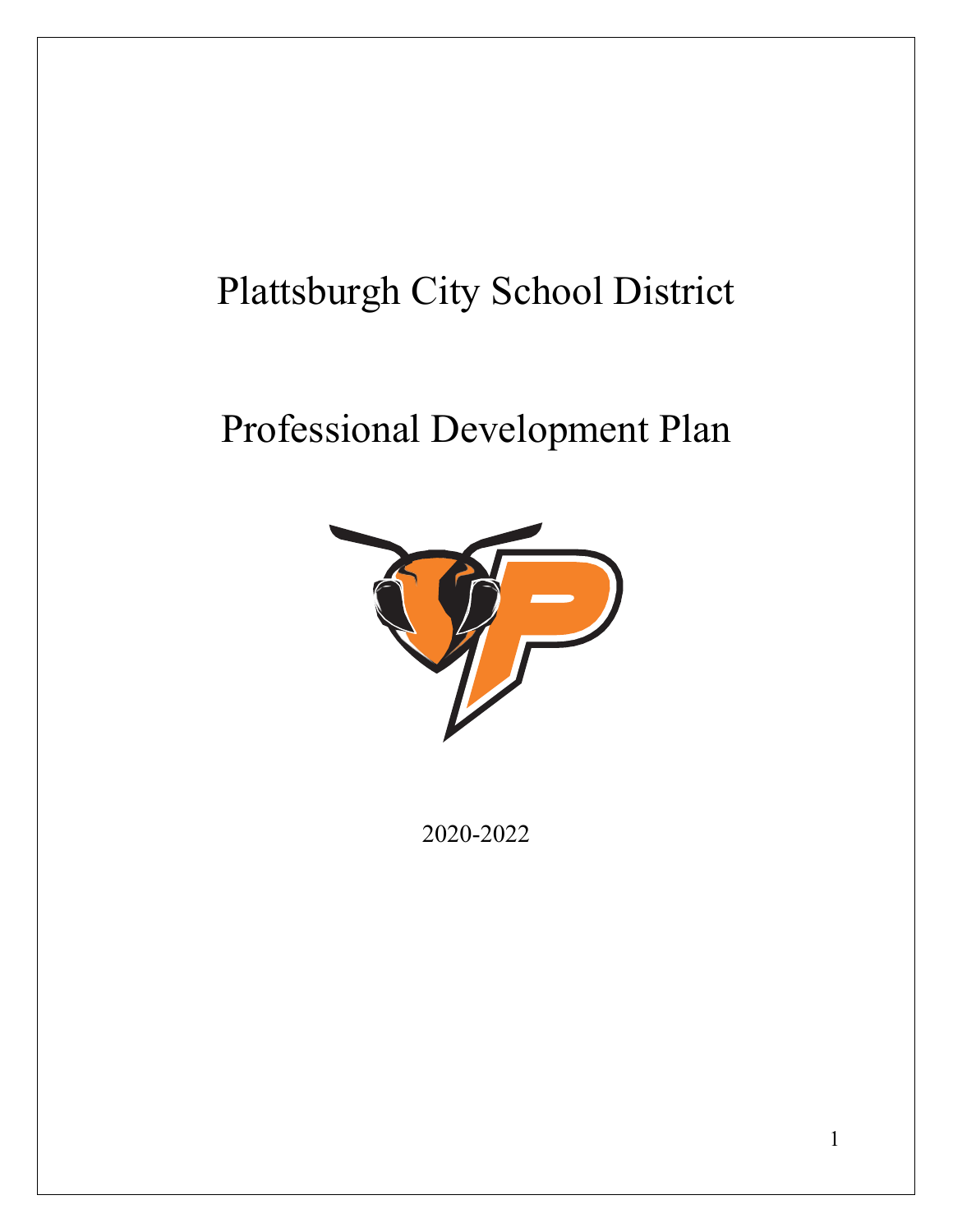Plattsburgh City School District BEDS Code: 090201040000 49 Broad Street Plattsburgh, NY 12901

**Superintendent of Schools:** John Lebrun Contact Person: Carrie Zales Telephone: (518)-957-6000 Telephone: (518)-957-6005 E-mail: [jlebrun@plattscsd.org](mailto:jlebrun@plattscsd.org) <br>E-mail: [czales@plattscsd.org](mailto:czales@plattscsd.org)

**Years Plan is in Effect:** 2018-2020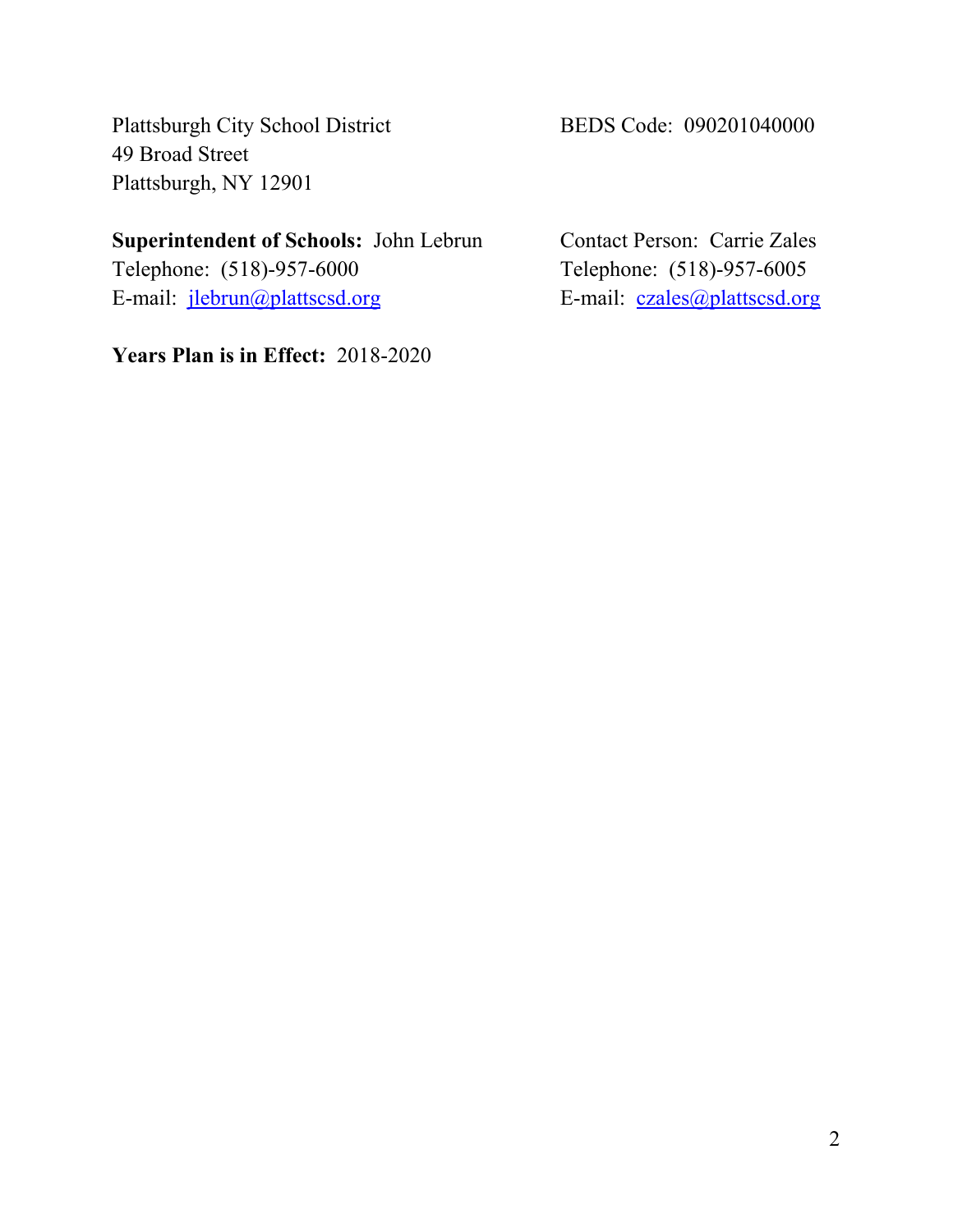## **Table of Contents**

| II. Needs/Data Analysis for Professional Development 5 |  |
|--------------------------------------------------------|--|
|                                                        |  |
|                                                        |  |
|                                                        |  |
|                                                        |  |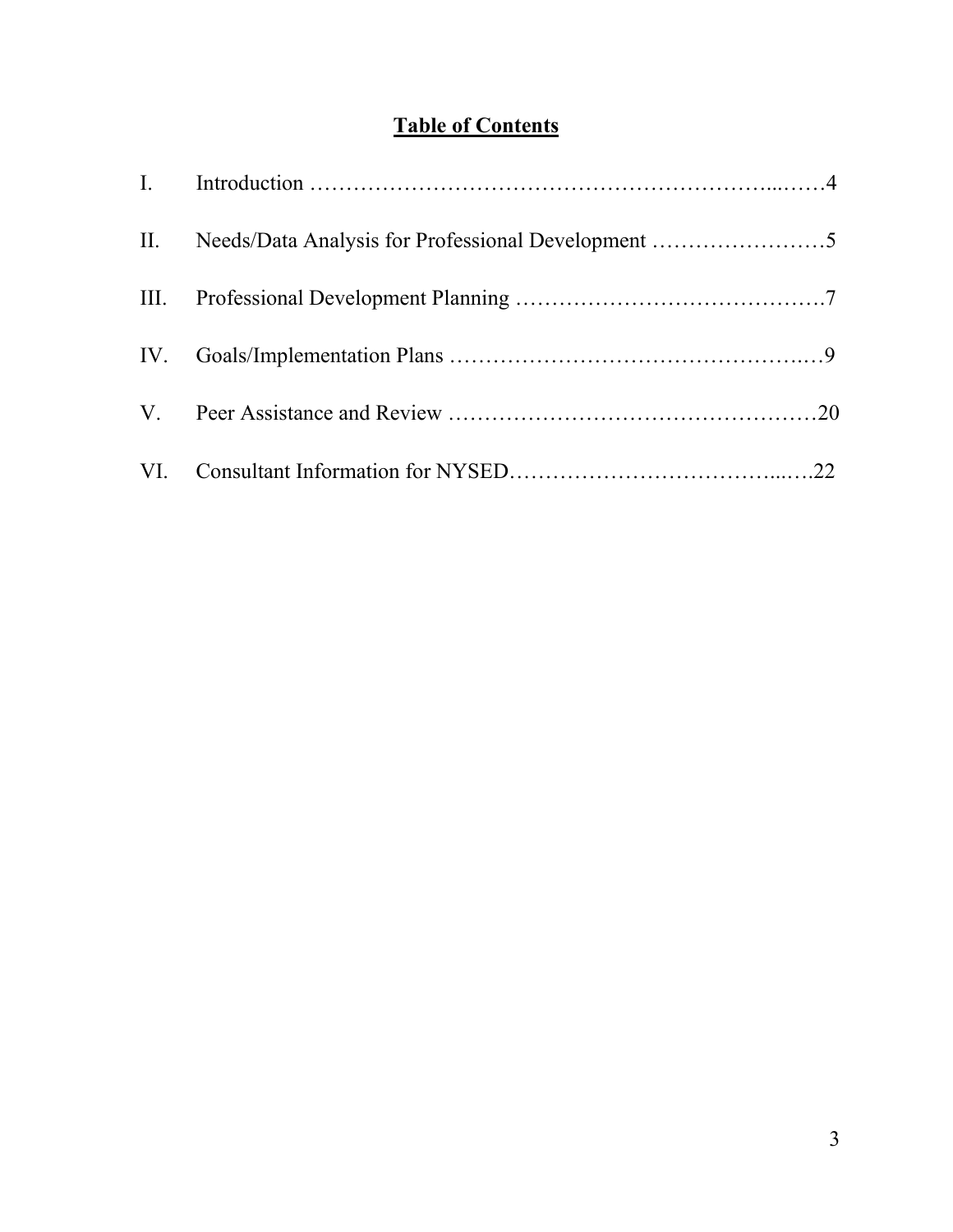#### Introduction

This Professional Development Plan for the Plattsburgh City School District describes a vision for adult learning that is collaborative, continuous, embedded in daily practice, consistent across the district and focused on student achievement. We strive to strengthen this culture that supports adult learning by providing a framework that affords every educator an opportunity to enrich his/her practice.

The scope of professional development (PD) in Plattsburgh will not be limited to attending a workshop or participating in a seminar. Professional development will be an ongoing process that involves sustainable improvement in student learning and instructional practices. This requires evaluation of student performance and teacher self-reflection, identifying possible courses of action, testing new approaches, assessing results and beginning again if necessary. This work is done best with a team of people who are willing to collaborate.

In the Plattsburgh City School District, our focus is to ensure that we offer the highest quality professional development connected to a district wide purpose. The National Staff Development Council endorses the professional development standards below:

#### **Context Standards**

#### **Learning Communities**

Staff development that improves the learning of all students organizes adults into learning communities whose goals are aligned with those of the school and district.

#### **Leadership**

Staff development that improves the learning of all students requires skillful school and district leaders who guide continuous instructional improvement.

#### **Resources**

Staff development that improves the learning of all students requires resources to support adult learning and collaboration.

#### **Process Standards**

#### **Data-Driven**

Staff development that improves the learning of all students uses disaggregated student data to determine adult learning priorities, monitor progress, and help sustain continuous improvement.

#### **Evaluation**

Staff development that improves the learning of all students uses multiple sources of information to guide improvement and demonstrate its impact.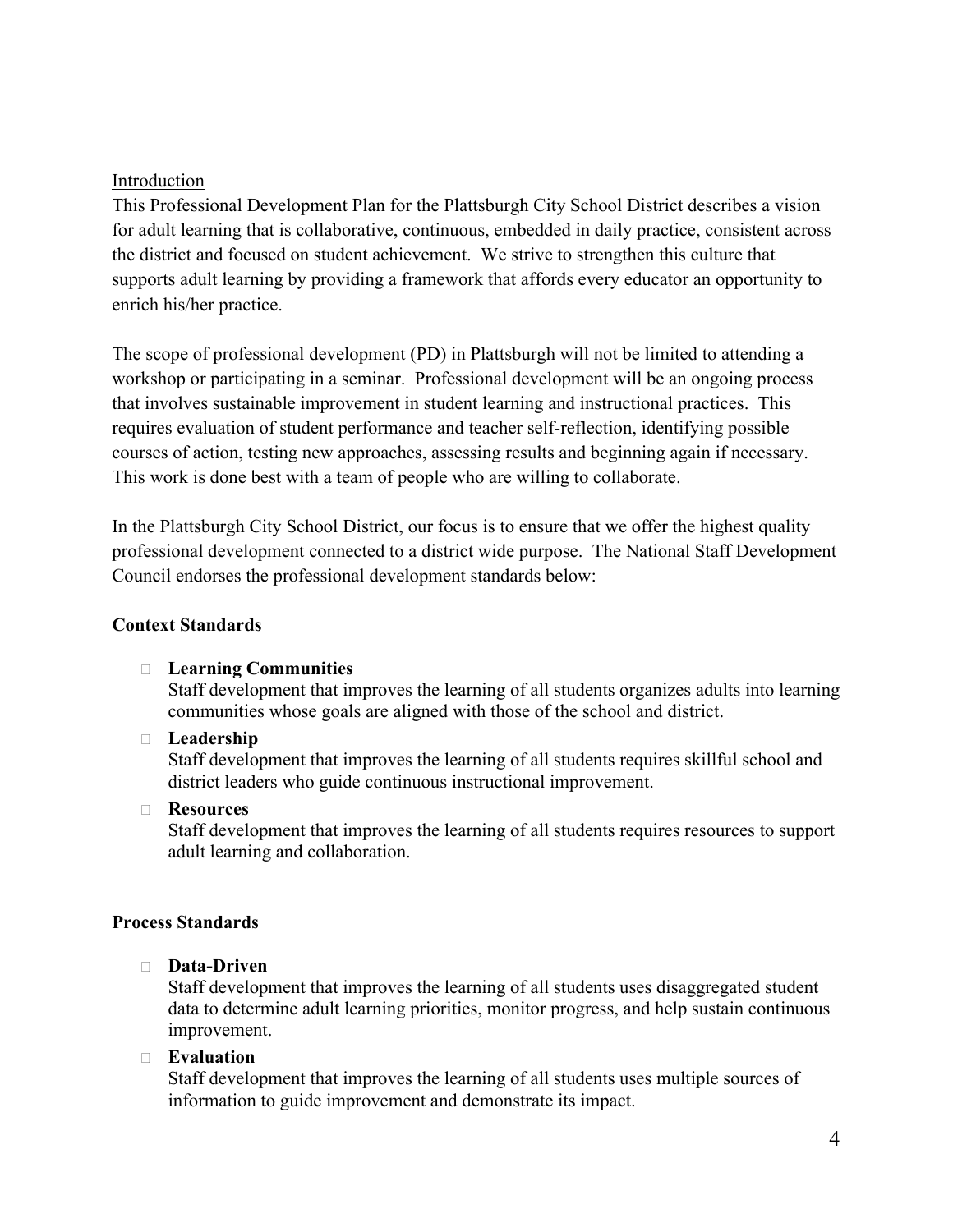#### **Research-Based**

Staff development that improves the learning of all students prepares educators to apply research to decision making.

#### **Design**

Staff development that improves the learning of all students uses learning strategies appropriate to the intended goal.

#### **Learning**

Staff development that improves the learning of all students applies knowledge about human learning and change.

#### **Collaboration**

Staff development that improves the learning of all students provides educators with the knowledge and skills to collaborate.

#### **Content Standards**

#### **Equity**

Staff development that improves the learning of all students prepares educators to understand and appreciate all students; create safe, orderly and supportive learning environments; and hold high expectations for their academic achievement.

#### **Quality Teaching**

Staff development that improves the learning of all students deepens educators' content knowledge, provides them with research-based instructional strategies to assist students in meeting rigorous academic standards, and prepares them to use various types of classroom assessments appropriately.

#### **Family Involvement**

Staff development that improves the learning of all students provides educators with knowledge and skills to involve families and other stakeholders appropriately.

The Plattsburgh City School District is committed to working to ensure that these standards are considered as we plan for the professional development of our staff.

#### Needs/Data Analysis for Professional Development Plans

The Plattsburgh City School District is comprised of five (5) school buildings – three elementary, one middle school and one high school. Each school has representation on the District Wide Educational Improvement Committee (DWEIC) and the district Professional Improvement Committee (PIC).

The Plattsburgh City School District Wide Educational Improvement Committee team members have reviewed the many new mandates and initiatives that have been adopted this year by both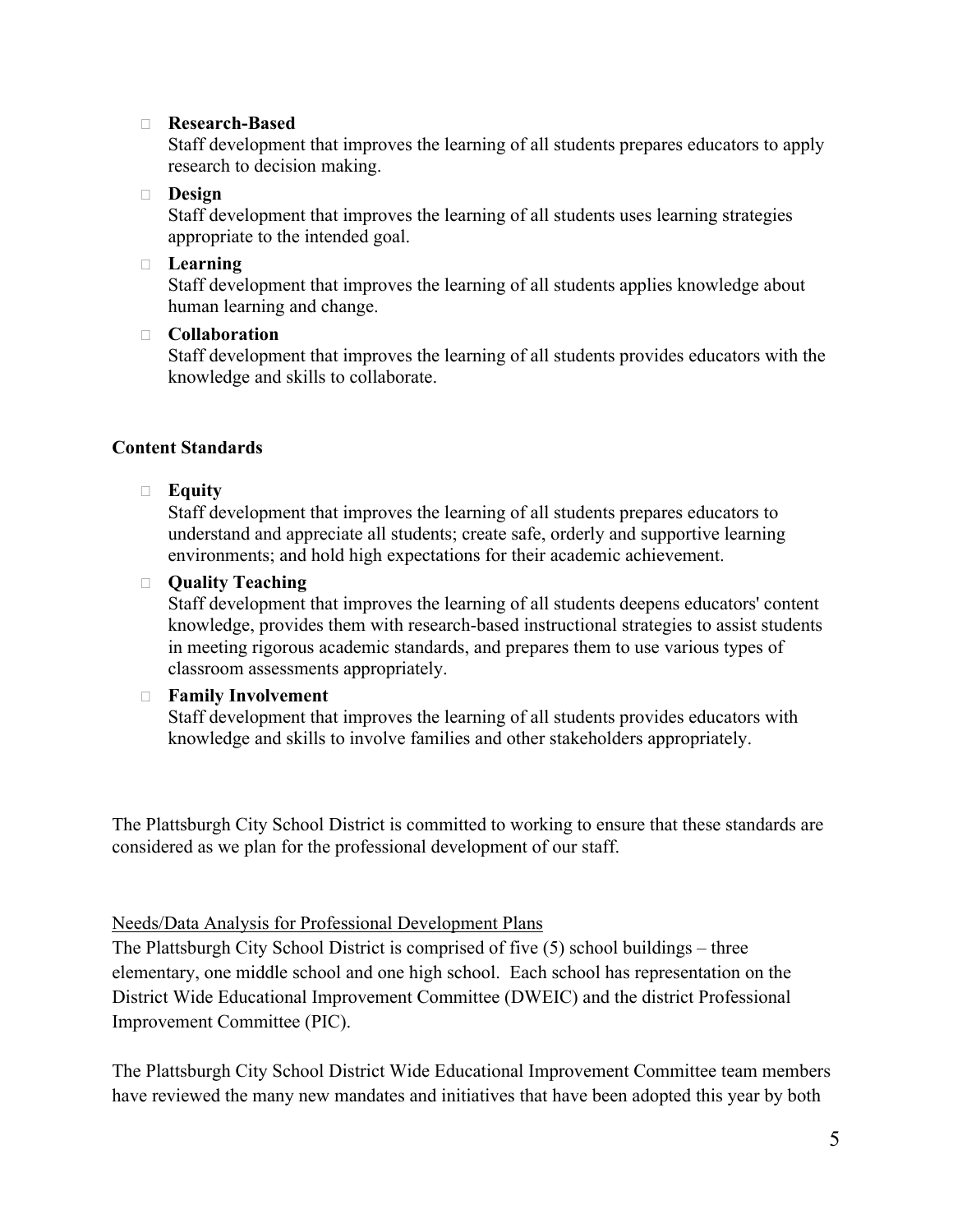New York State and the US Department of Education. In creating a focus for our district and to be fiscally efficient we have analyzed much data to identify universal district goals to unify all five of our school buildings. The committee utilized the following needs/assessment/data sources:

- Graduation and dropout rates
- School report card data
- Benchmarking information for student performance horizontal and vertical trend analysis
- Student behavioral data horizontal and vertical trend analysis
- Student demographic data
- Individual building leadership team goals horizontal and vertical trend analysis
- Association for Supervision and Curriculum Development School Improvement Tool (perception data)
- Attendance data
- Ci3T Literacy Systems Test data

These sources guided the district team to focus on five goals, these goals are:

Goal  $#1$  – The district will score 70/100 points (cumulative average of all buildings) on the Data Driven Instruction Implementation Rubric (Uncommon Schools Research). The Data Driven Implementation tool will be completed annually by the District Wide Educational Improvement Committee (DWEIC).

Goal  $#2$  – The district identifies that attending to the whole child is important when educating children. The district will encourage a proactive approach to address the health and wellness of all students within our district.

Goal #3 – Embedded research-based reading and writing practices in all content areas.

Goal #4 – Establish a consistent and aligned curriculum that supports the rigor/expectations of the New York State Learning Standards in Mathematics.

Goal #5 – The Plattsburgh City School District will identify curricular programming to ensure that students receive current and necessary coursework to be college and career ready inclusive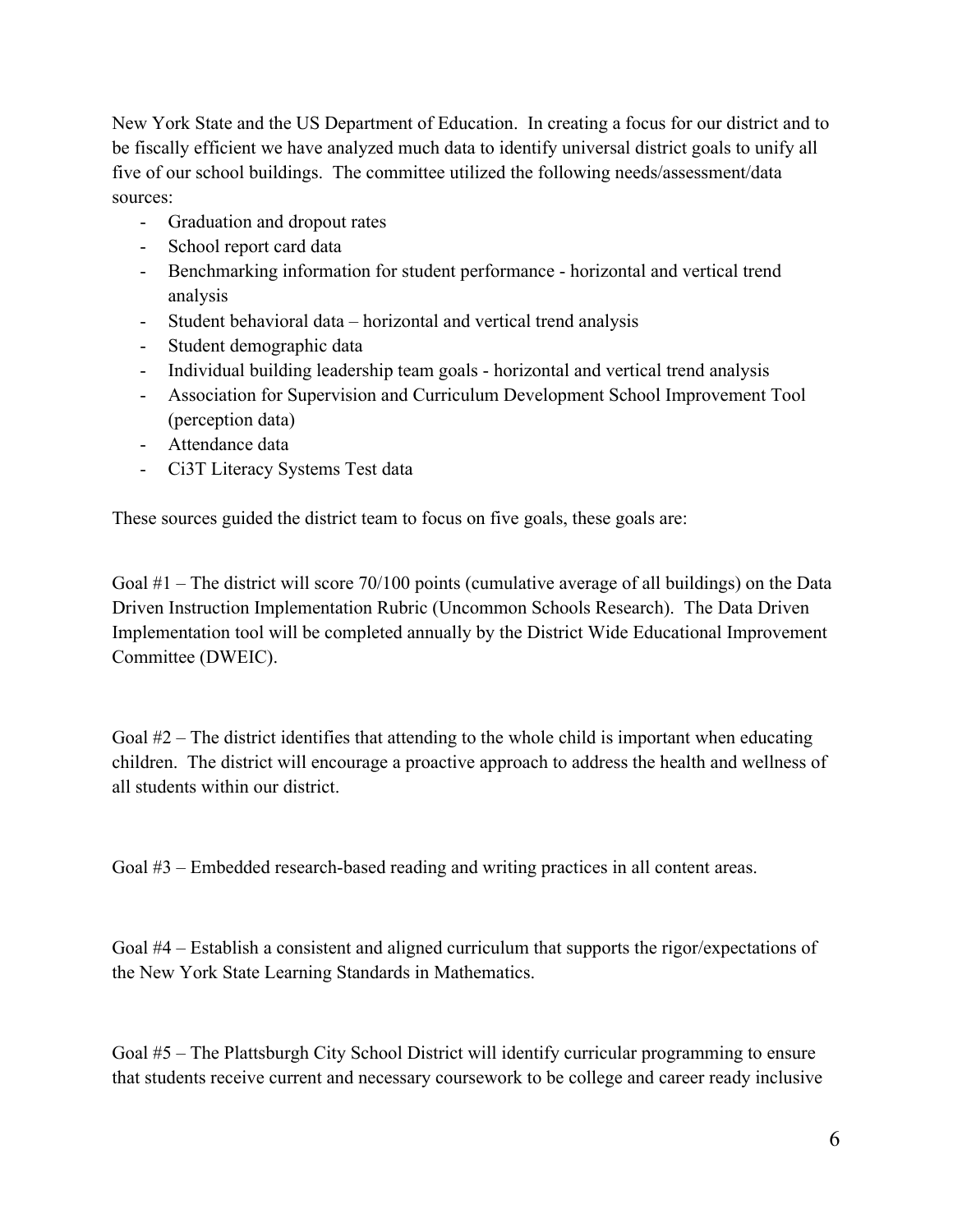of core academic knowledge and skills, career specific knowledge and tools and key behaviors/social skills to transition to college and workforce .

#### Professional Development Planning

Representatives from the district-wide Professional Improvement Committee are involved in the ongoing planning, delivery and evaluation of staff development throughout the school year. This committee includes district staff, teachers and administrative representation. The representatives act as liaisons to the school buildings which provide unification to both district and building based professional development.

The model for provision of professional development used within the district includes:

- 1. Embedded professional development
	- a. Superintendent
	- b. District Administration
	- c. Building Principals
	- d. Leadership Teams
	- e. Lead Evaluators
	- f. District Staff
	- g. Consultant Teachers
	- h. Writing Coaches
- 2. Professional development within the district is scheduled in the form of Superintendent's Days and Early Release Days. We have three Superintendent's Days per year and nine Early Release Days (2-3 hours in length).
- 3. The district also offers opportunities for Professional Learning Communities and Book Studies. These offerings occur two times per year and our presenters are usually district staff.
- 4. Release time during the school day (number of hours varies)
- 5. Professional development provided within faculty meetings, department and grade level meetings
- 6. Individual professional conferences, workshops and visitations

In order to meet the District's professional development plan and goals, the District will utilize the following internal and external resources:

- Advertised commercial conferences and trainings
- CVES
- Content specialists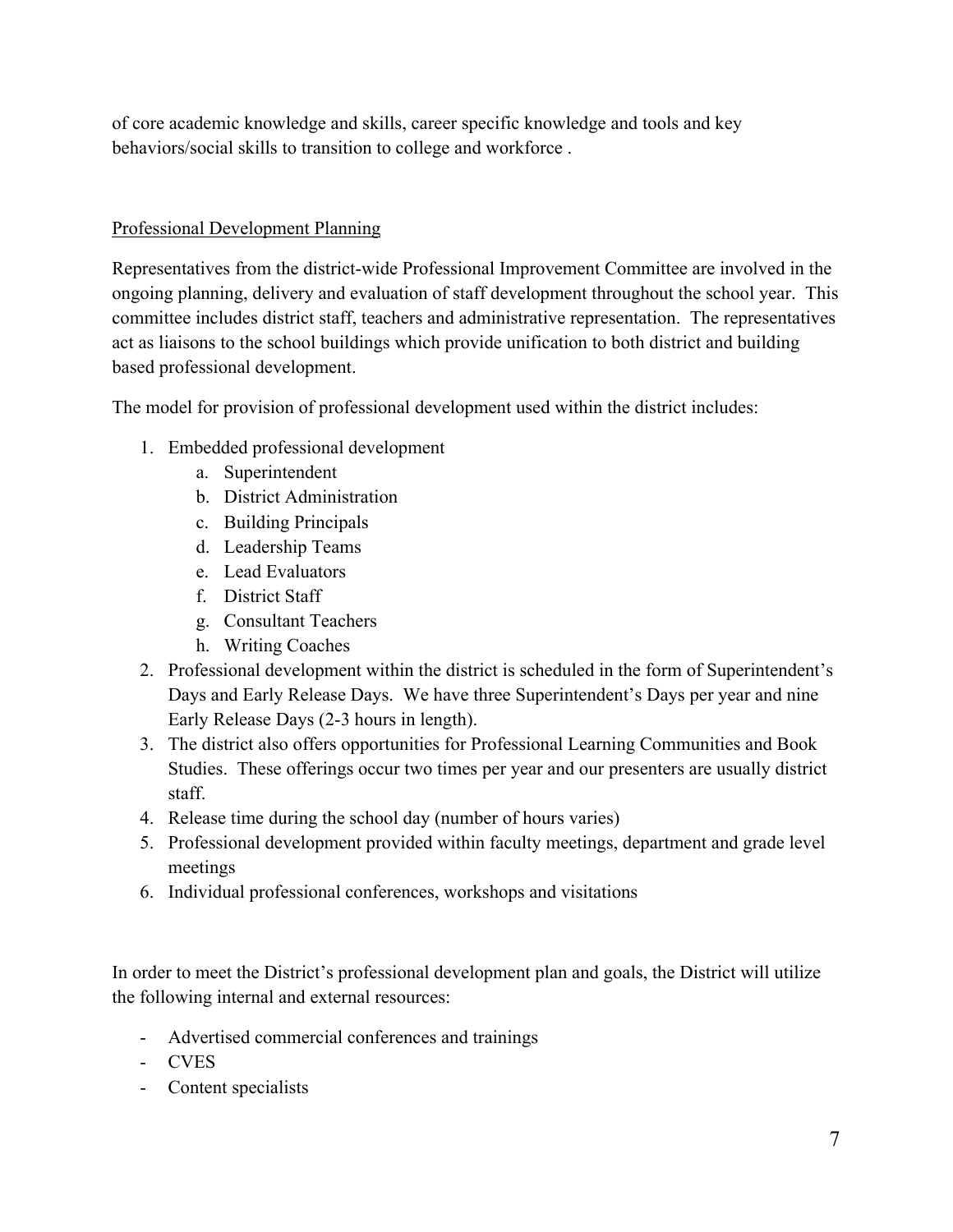- Consultant teachers
- Independent trainers (see page 22-23 for specific information)
- Independent consultants (see page 22-23 for specific information)
- International Reading Association
- NCTRC
- ASCD
- NYSUT
- Plattsburgh City School District staff members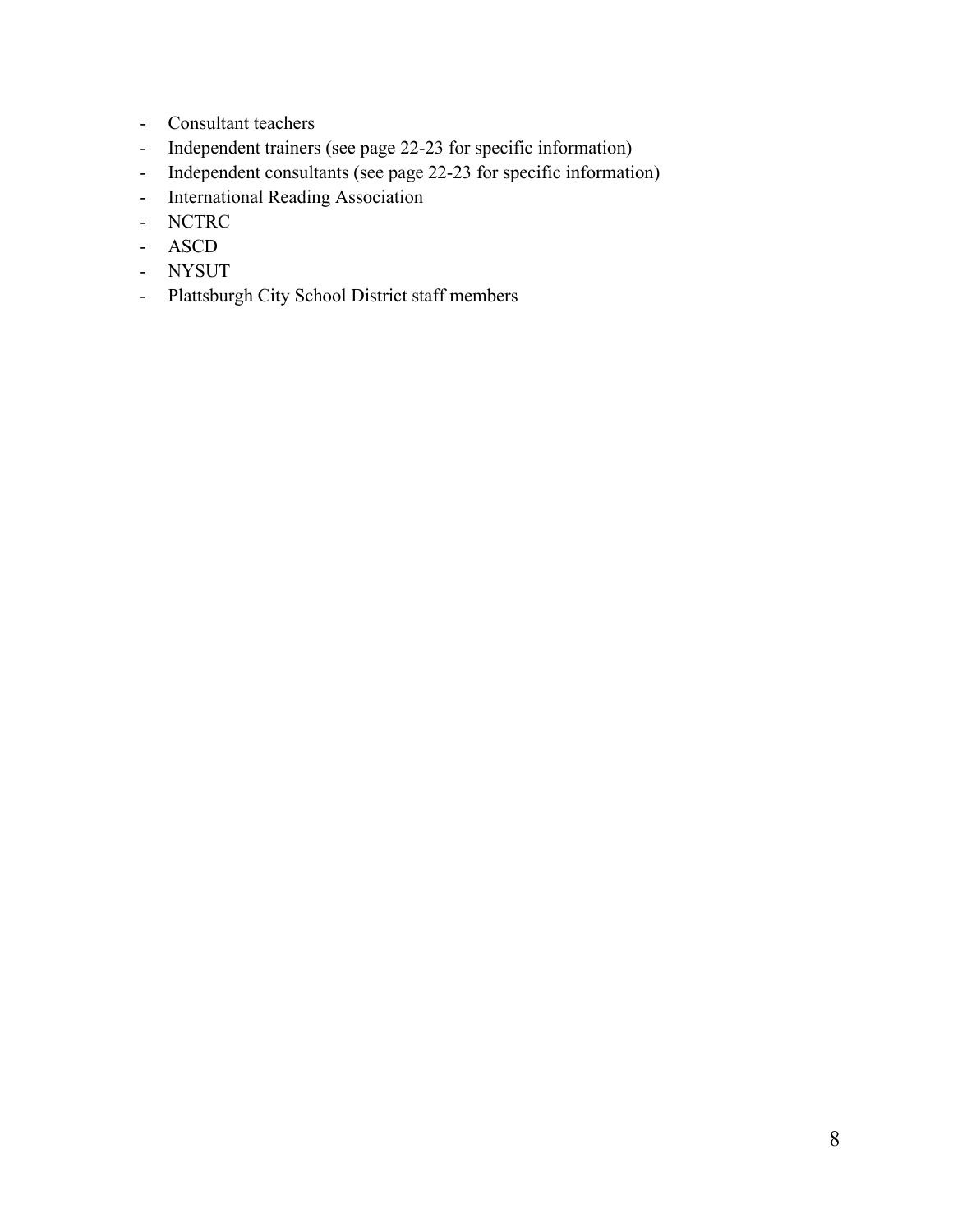### **District Goals**

**District Goal #1:** The district will score 70/100 points (cumulative average of all buildings) on the Data Driven Instruction Implementation Rubric (Uncommon Schools Research). The Data Driven Implementation tool will be completed annually by the District Wide Educational Improvement Committee.

| <b>Target Area:</b>                    | <b>Timeline:</b>               | <b>Professional Development:</b> | <b>Evaluation:</b>               |
|----------------------------------------|--------------------------------|----------------------------------|----------------------------------|
| What will teachers know and            | When will this professional    | How will the district/building   | How will we know the             |
| be able to do as a result of PD?       | development occur?             | address the professional         | professional development is      |
|                                        |                                | development needs?               | effective?                       |
| Data Analysis/                         | Year 1 and 2:                  | Superintendent's<br>$\Box$       | Conference Day surveys           |
| <b>Planning/Evaluation:</b>            | School Data Teams will<br>П    | Conference Days                  | Curriculum visits                |
|                                        | review Tier 1, 2 and 3 data in | Early Release Days<br>$\Box$     | <b>APPR</b>                      |
| Through the use of the Data Analysis   | Ci3T Literacy. This will       | School Data Team release<br>П    | Walkthroughs                     |
| Plan, buildings will identify multiple | mainly be focused Tier 1       | time                             | Review of student work and       |
| measures of data, analyze the data     | level and monthly progress     | Universal Team Release<br>П      | performance                      |
| and create plans to improve student    | for those students.            | Time                             | (Benchmarking, Data              |
| achievement.                           | School Data Teams will start   | Department and Grade level       | Cards, Interim Assessment        |
|                                        | the process of                 | meetings                         | results, Regents, NYS            |
|                                        | screening/filtering/placement  | Curriculum<br>П                  | Tests, Course grades)            |
|                                        | for students in Ci3T           | writing/mapping                  | <b>Evaluation of School Data</b> |
|                                        | Mathematics.                   | Out of district trainings<br>□   | Team's action plan annually      |
|                                        | Universal Teams will<br>П      | <b>CVES</b><br>П                 | District completion of the       |
|                                        | continue with BDRP             | Consultant trainings<br>C        | Data Driven Instruction          |
|                                        | monthly data to provide Tier   | <b>Book studies</b>              | rubric annually                  |
|                                        | 1 responses and administer     | <b>PLC</b><br>$\Box$             | Reports out to DWEIC and         |
|                                        | and analyze                    |                                  | <b>DSST</b>                      |
|                                        | Social/Emotional Screening     |                                  | Anecdotal notation and           |
|                                        | School Data Team will<br>П     |                                  | comment from teaching            |
|                                        | continue to complete the       |                                  | staff                            |
|                                        | DAP.                           |                                  | National Systems Test for        |
|                                        | Ci3T Literacy will use<br>П    |                                  | Ci3T to yield adequate           |
|                                        | Systems Test to make tweaks    |                                  | yearly progress.                 |
|                                        | to Ci3T Literacy Plan.         |                                  |                                  |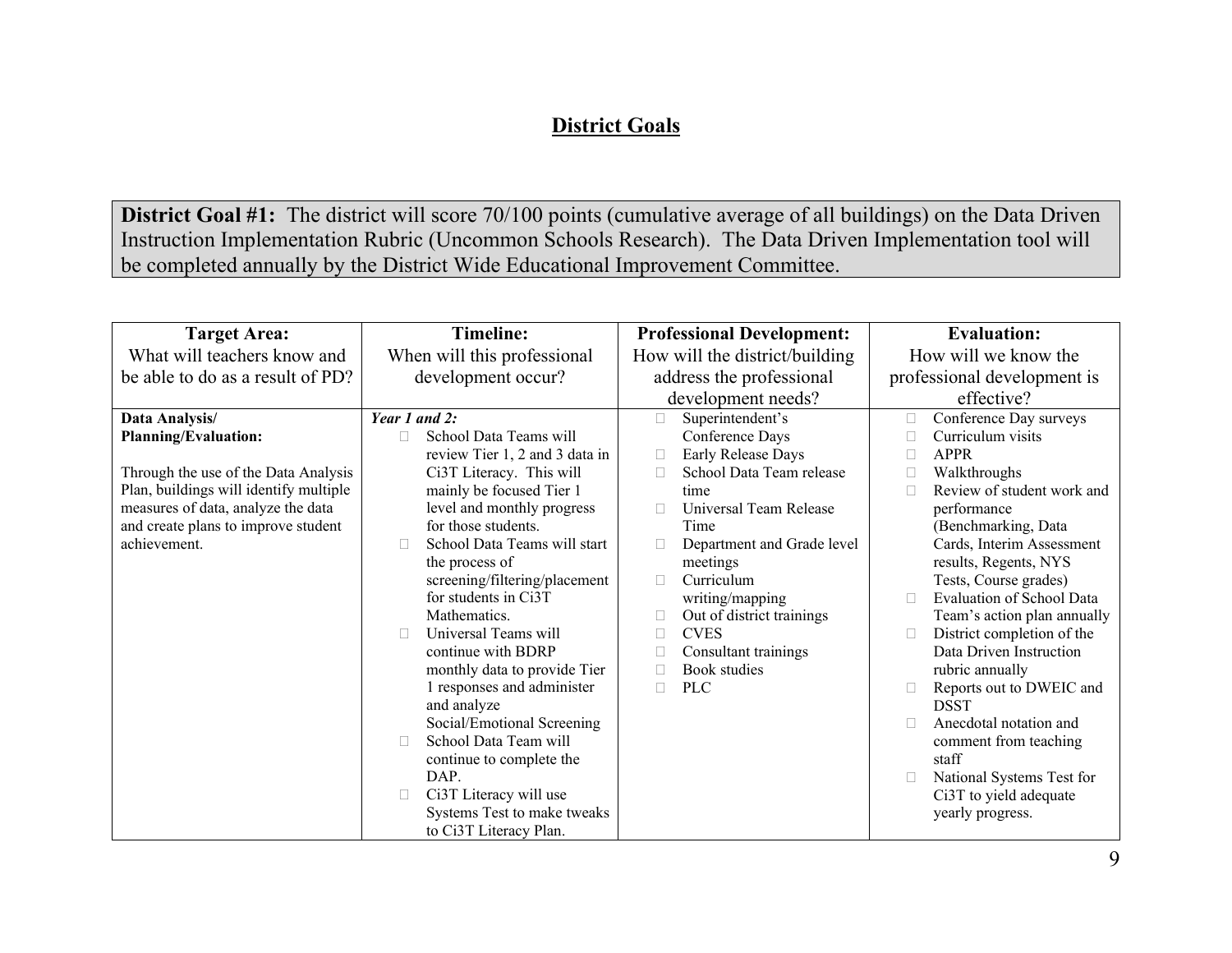| Year $2$ :<br>DWEIC district-wide review<br>of the DAP Plans for 2016-<br>2017, 2017-2018, 2018-2019<br>and 2019-2020. Review to<br>include greatest impact made<br>on student achievement to<br>determine replication of that<br>process across buildings. |  |
|-------------------------------------------------------------------------------------------------------------------------------------------------------------------------------------------------------------------------------------------------------------|--|
|-------------------------------------------------------------------------------------------------------------------------------------------------------------------------------------------------------------------------------------------------------------|--|

### **District Goals**

**District Goal #2:** The district identifies that attending to the whole child is important when educating children. The district will encourage a proactive approach to address the health and wellness of all students within our district.

| <b>Target Area:</b>                      | <b>Timeline:</b>            | <b>Professional Development:</b> | <b>Evaluation:</b>            |
|------------------------------------------|-----------------------------|----------------------------------|-------------------------------|
| What will teachers know and              | When will this professional | How will the district/building   | How will we know the          |
| be able to do as a result of PD?         | development occur?          | address the professional         | professional development is   |
|                                          |                             | development needs?               | effective?                    |
| <b>Universal Behavioral Supports and</b> | Year 1 and 2:               | Superintendent's                 | Conference Day surveys        |
| <b>Interventions:</b>                    | Fully implement existing    | Conference Days                  | Curriculum visits             |
|                                          | Tier 1 components in        | Early Release Days               | APPR                          |
| PreK-12 will implement PBIS using        | schools: district-wide      | Universal team release time      | Walkthroughs                  |
| the handbook and screening/filtration    | expectations, classroom     | Department and Grade level       | Review of student             |
| system to universally incorporate        | expectations and            | meetings                         | behavioral data - individual, |
| consistent teaching of behavioral        | management plans,           | Out of district trainings        | school and district           |
| expectations, use data to employ RtI     | reinforcement systems both  | <b>CVES</b>                      | Screening results             |
| interventions for behavior, identify in  | building and classroom,     | Consultant trainings             | Reports out to DWEIC          |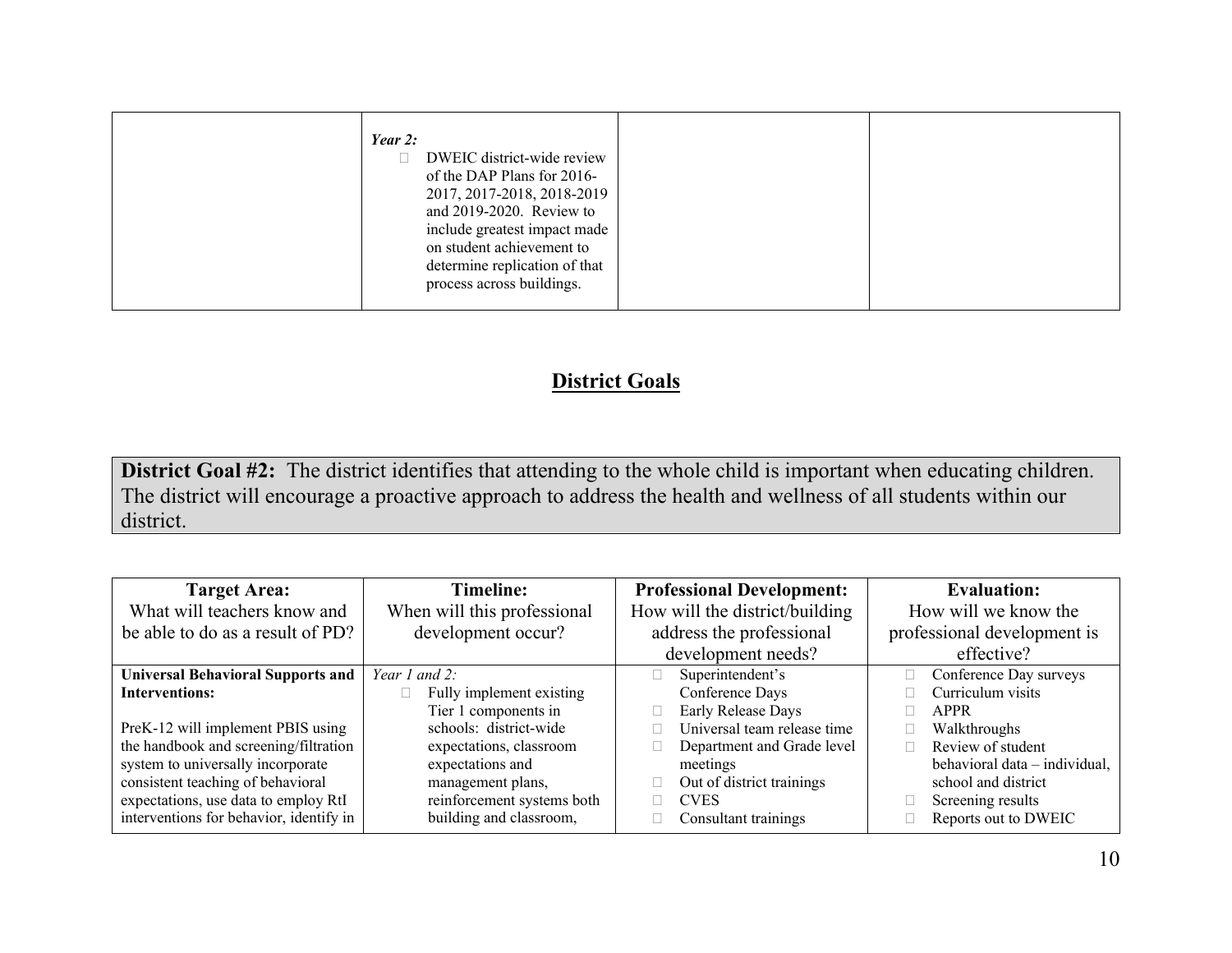| school and outside agency           |          | teaching and reteaching of   | П | Book studies               | Anecdotal notation and |
|-------------------------------------|----------|------------------------------|---|----------------------------|------------------------|
| intervention opportunities/referral |          | expectations, universal team |   | PLC                        | comment from teaching  |
| procedures.                         |          | review of monthly data,      |   | DASA trainings             | staff                  |
|                                     |          | screening and filtration of  |   | TCIS training              |                        |
|                                     | results. |                              |   | Behavior plan/FBA training |                        |
|                                     | $\Box$   | Identify and implement a     |   |                            |                        |
|                                     |          | SEL program K-12.            |   |                            |                        |
|                                     | $\Box$   | Implement Tier 2 using the   |   |                            |                        |
|                                     |          | building selected            |   |                            |                        |
|                                     |          | intervention of focus and    |   |                            |                        |
|                                     |          | add an additional            |   |                            |                        |
|                                     |          | intervention of focus.       |   |                            |                        |
|                                     |          | Introduce the use of our new |   |                            |                        |
|                                     |          | BSI and FBA forms to         |   |                            |                        |
|                                     |          | complete functional          |   |                            |                        |
|                                     |          | behavioral assessments.      |   |                            |                        |
|                                     | П        | Train in the summer SSS on   |   |                            |                        |
|                                     |          | cognitive behavioral         |   |                            |                        |
|                                     | therapy. |                              |   |                            |                        |
|                                     | $\Box$   | Train SSS and Special        |   |                            |                        |
|                                     |          | Education teachers on BSI    |   |                            |                        |
|                                     |          | and FBA                      |   |                            |                        |
|                                     | П        | Train all Teachers on Tier 1 |   |                            |                        |
|                                     |          | refresher, Tier 2 and BSI.   |   |                            |                        |

**District Goal #3:** Embed research-based reading and writing practices in all content areas.

| <b>Target Area:</b>                   | Timeline:                   | <b>Professional Development:</b> | <b>Evaluation:</b>          |
|---------------------------------------|-----------------------------|----------------------------------|-----------------------------|
| What will teachers know and           | When will this professional | How will the district/building   | How will we know the        |
| be able to do as a result of PD?      | development occur?          | address the professional         | professional development is |
|                                       |                             | development needs?               | effective?                  |
| <b>Embedded writing instruction</b>   | Year 1 and 2:               | Superintendent's<br>⊔            | Administrators, consultant, |
| across the curriculum:                | Solidify opportunities for  | Conference Days                  | Director, Secondary         |
|                                       | coaches to offer training,  | Early Release Days<br>$\Box$     | Literacy Advisors and       |
| Teachers will provide instruction     | observation, coaching of    | Department and Grade level       | Literacy Committee will     |
| PreK-12 that give students the skills | colleagues, etc.            | meetings                         | recommend and rate          |
| necessary to write functionally for a |                             | Out of district trainings        |                             |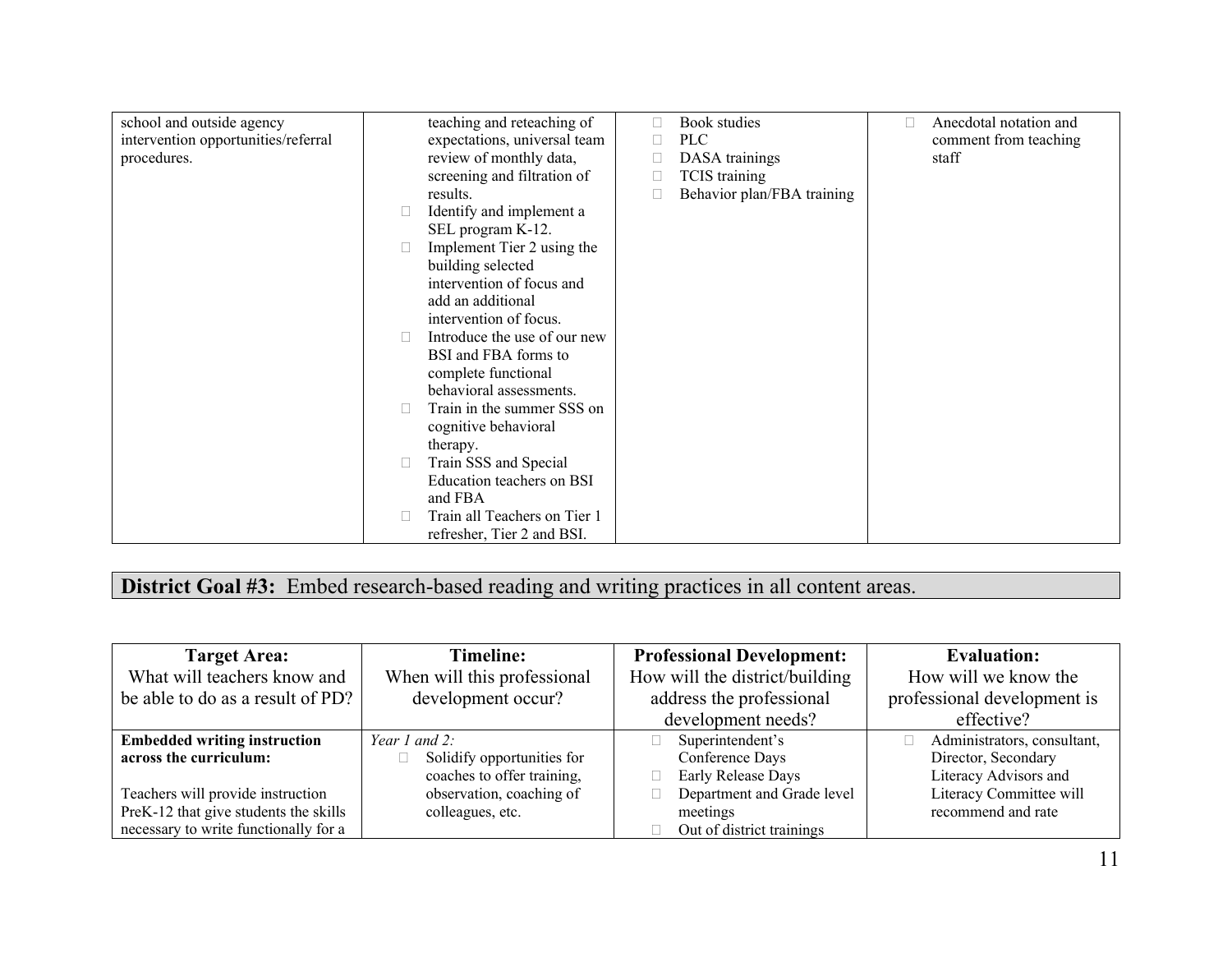| variety of purposes, using a variety<br>of text types and with real world<br>application.                                                                                                                                                                   | Administration will provide<br>П<br>support to writing coaches<br>to assist them in carrying<br>out their role by providing,<br>time, instructional PD, role<br>clarity, confidentiality and<br>collaborative opportunities.<br>To provide differentiated<br>$\Box$<br>PD in writing that allows for<br>teacher choice to strengthen<br>instructional practice of<br>explicit writing instruction<br>(focus will be on idea<br>generation, purpose of<br>writing, writing feedback,<br>modeling, and use of<br>technology integration in<br>writing instruction).<br>Year 2 only:<br>Collaborative collegial<br>□<br>conversations about student<br>writing that will start the<br>assessment cycle to identify<br>growth over time. | Consultant trainings<br>$\Box$<br>Consultant coaching<br>$\Box$<br>Literacy Committee<br>$\Box$<br>meetings<br>Literacy advisors<br>$\Box$<br>$\Box$<br>Writing Coaches Intentional<br>Coaching time                                            | (administratively) possible<br>coaching candidates<br>Conference Day surveys<br>$\Box$<br>Curriculum visits<br>$\Box$<br><b>APPR</b><br>$\Box$<br>Walkthroughs<br>$\Box$<br>Review of student<br>$\Box$<br>performance (Data Cards,<br>Literacy Kit assessment<br>regiment, interim<br>assessments, course grades,<br>Regents, NYS tests)<br>Anecdotal notation and<br>П<br>comment from teaching staff<br>Reports out to DWEIC and<br>Literacy Committee |
|-------------------------------------------------------------------------------------------------------------------------------------------------------------------------------------------------------------------------------------------------------------|--------------------------------------------------------------------------------------------------------------------------------------------------------------------------------------------------------------------------------------------------------------------------------------------------------------------------------------------------------------------------------------------------------------------------------------------------------------------------------------------------------------------------------------------------------------------------------------------------------------------------------------------------------------------------------------------------------------------------------------|-------------------------------------------------------------------------------------------------------------------------------------------------------------------------------------------------------------------------------------------------|-----------------------------------------------------------------------------------------------------------------------------------------------------------------------------------------------------------------------------------------------------------------------------------------------------------------------------------------------------------------------------------------------------------------------------------------------------------|
| <b>Curriculum Alignment:</b><br>Develop horizontally and vertically<br>aligned curriculum maps (all levels)<br>and interim assessments (Secondary<br>only) for all content areas based on<br>Learning Standards to improve<br>student academic achievement. | Year 1 and 2:<br>Alignment of the Next<br>$\Box$<br>Generation Learning<br>Standards into instruction<br>and already existing ELA<br>maps.<br>Instructional strategies<br>П<br>shared amongst staff at<br>grade level/department<br>(horizontal alignment) for<br>all content areas.<br>Review and incorporate the<br>NYSED crosswalk of Next<br>Generation Learning                                                                                                                                                                                                                                                                                                                                                                 | Superintendent's<br>$\Box$<br>Conference Days<br>Early Release Days<br>$\Box$<br>Department and Grade level<br>П<br>meetings<br>Out of district trainings<br>$\Box$<br><b>Book</b> studies<br>□<br>PLC<br>$\Box$<br>Literacy advisors<br>$\Box$ | Conference Day surveys<br>$\Box$<br>Curriculum visits<br>$\Box$<br><b>APPR</b><br>$\Box$<br>Walkthroughs<br>$\Box$<br>Review of student<br>$\Box$<br>performance (Data Cards,<br>Literacy Kit assessment<br>regiment, interim<br>assessments, course grades,<br>Regents, NYS tests)<br>Anecdotal notation and<br>П<br>comment from teaching staff<br>Reports out to DWEIC<br>$\Box$                                                                       |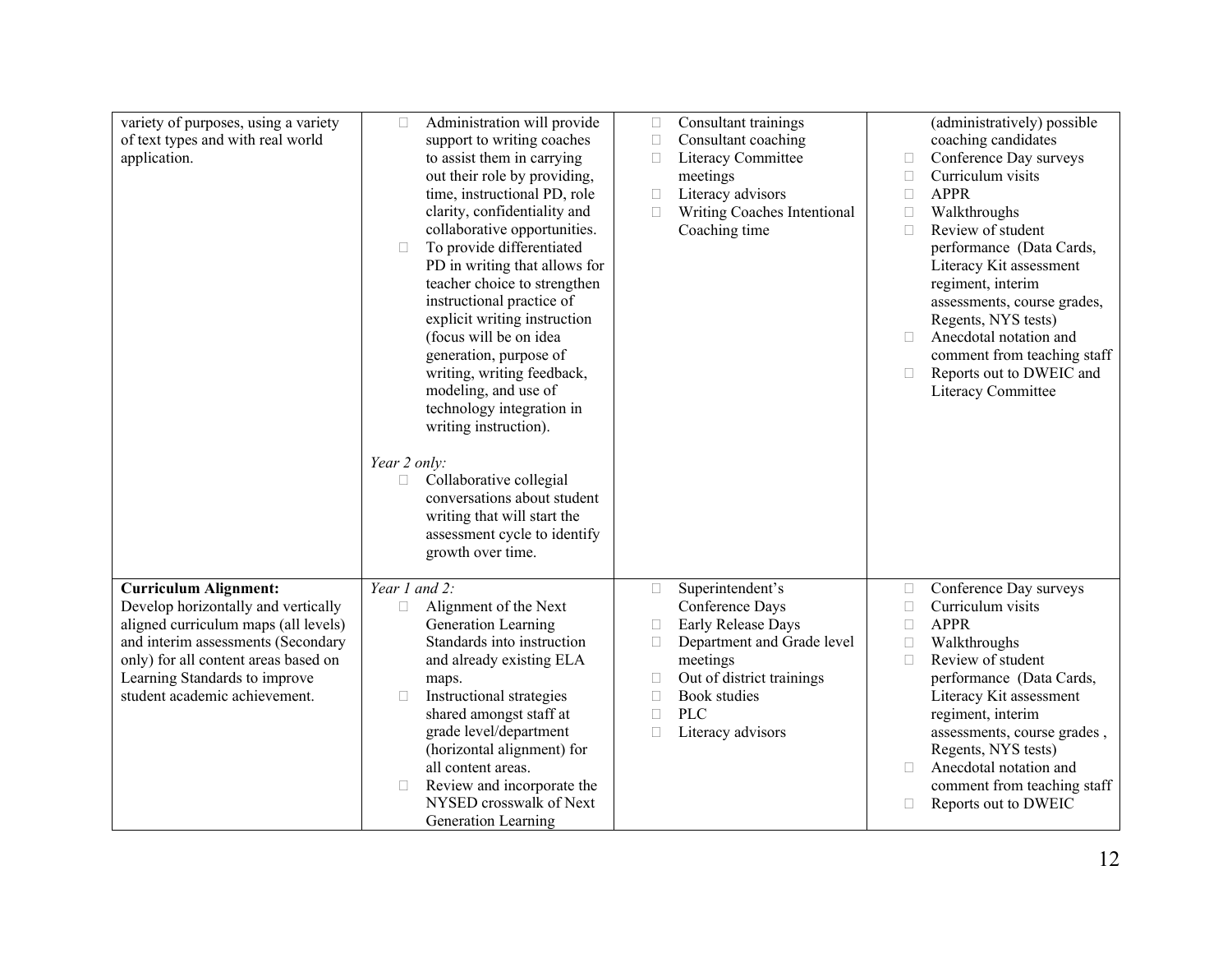| Standards for ELA grades k-<br>12.<br>Administer and analyze all<br>$\Box$<br>interim assessments to study<br>impact on teaching and<br>learning. | Curriculum and Interim<br>Status Map |
|---------------------------------------------------------------------------------------------------------------------------------------------------|--------------------------------------|
| Year 2 only<br>Elementary vertical<br>$\Box$<br>alignment of Social and<br>Science                                                                |                                      |

**District Goal #4:** Establish a consistent and aligned curriculum that supports the rigor/expectations of the New York State Learning Standards in Mathematics.

| <b>Target Area:</b>                   | <b>Timeline:</b>                   | <b>Professional Development:</b>   | <b>Evaluation:</b>          |
|---------------------------------------|------------------------------------|------------------------------------|-----------------------------|
| What will teachers know and           | When will this professional        | How will the district/building     | How will we know the        |
| be able to do as a result of PD?      | development occur?                 | address the professional           | professional development is |
|                                       |                                    | development needs?                 | effective?                  |
| <b>Needs assessment informing PD:</b> | Year $1$ :                         | Math advisors creating a<br>$\Box$ | Curriculum visits           |
|                                       | Alignment of the Next<br>$\Box$    | video library to inform math       | Anecdotal notation and      |
| Complete creation of response to      | Generation Learning                | instruction (topic specific)       | comment from teaching       |
| 2019-2020 needs assessment and        | Standards into instruction         |                                    | staff                       |
| request for PD.                       | and already existing               |                                    | Reports out to DWEIC and    |
|                                       | Mathematics maps.                  |                                    | Mathematics Committee       |
|                                       | Complete realignment and<br>$\Box$ |                                    |                             |
|                                       | teaching emphasis document         |                                    |                             |
|                                       | for K-5 math instruction           |                                    |                             |
|                                       | using My Math.                     |                                    |                             |
|                                       | Year $2$ :                         |                                    |                             |
|                                       | Administer PD needs                |                                    |                             |
|                                       | assessment.                        |                                    |                             |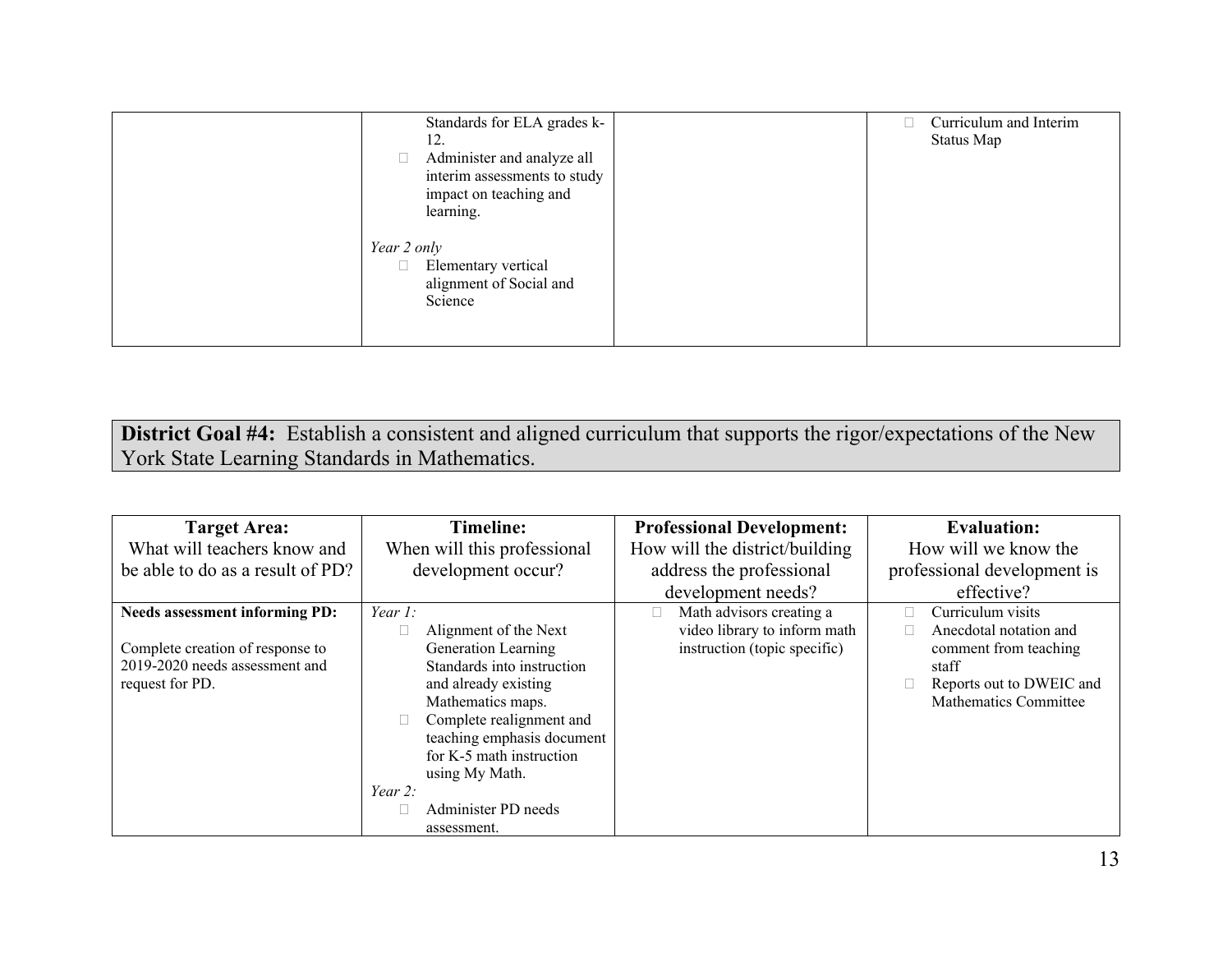| <b>Curriculum Alignment:</b><br>Develop horizontally and vertically                                                                                                                  | Tabulate results.<br>Produce videoed PD library<br>that addresses needs<br>identified through<br>assessment using secondary<br>math teachers.<br>Year 1 and 2:<br>Alignment of the Next                                                                                                                                                                                                                                                                                    | Superintendent's<br>$\Box$<br>Conference Days                                                                                                                                | Conference Day surveys<br>$\Box$<br>Curriculum visits                                                                                                                                                                                                                                                   |
|--------------------------------------------------------------------------------------------------------------------------------------------------------------------------------------|----------------------------------------------------------------------------------------------------------------------------------------------------------------------------------------------------------------------------------------------------------------------------------------------------------------------------------------------------------------------------------------------------------------------------------------------------------------------------|------------------------------------------------------------------------------------------------------------------------------------------------------------------------------|---------------------------------------------------------------------------------------------------------------------------------------------------------------------------------------------------------------------------------------------------------------------------------------------------------|
| aligned curriculum maps (all levels)<br>and interim assessments (Secondary<br>only) for all content areas based on<br>Learning Standards to improve<br>student academic achievement. | Generation Learning<br>Standards into instruction<br>and already existing Math<br>maps.<br>Instructional strategies<br>shared amongst staff at<br>grade level/department<br>(horizontal alignment) for<br>all content areas.<br>Review and incorporate the<br>П<br>NYSED crosswalk of Next<br>Generation Learning<br><b>Standards for Mathematics</b><br>grades k-12.<br>Administer and analyze all<br>interim assessments to study<br>impact on teaching and<br>learning. | Early Release Days<br>П<br>Department and Grade level<br>□<br>meetings<br>Out of district trainings<br><b>Book</b> studies<br>PLC<br>п<br>Literacy advisors<br>Math advisors | <b>APPR</b><br>п<br>Walkthroughs<br>П<br>Review of student<br>П<br>performance (Data Cards,,<br>interim assessments,<br>benchmarking, course<br>grades, Regents, NYS tests)<br>Anecdotal notation and<br>comment from teaching<br>staff<br>Reports out to DWEIC<br>Curriculum and Interim<br>Status Map |

**District Goal #5:** Establish a Comprehensive Integrated Three-Tiered Model of Prevention (CI3T) to support the areas of ELA, Math, Behavior and Social/Emotional development.

| <b>Target Area:</b>              | <b>Timeline:</b>            | <b>Professional Development:</b> | <b>Evaluation:</b> |
|----------------------------------|-----------------------------|----------------------------------|--------------------|
| What will teachers know and      | When will this professional |                                  |                    |
| be able to do as a result of PD? | development occur?          |                                  |                    |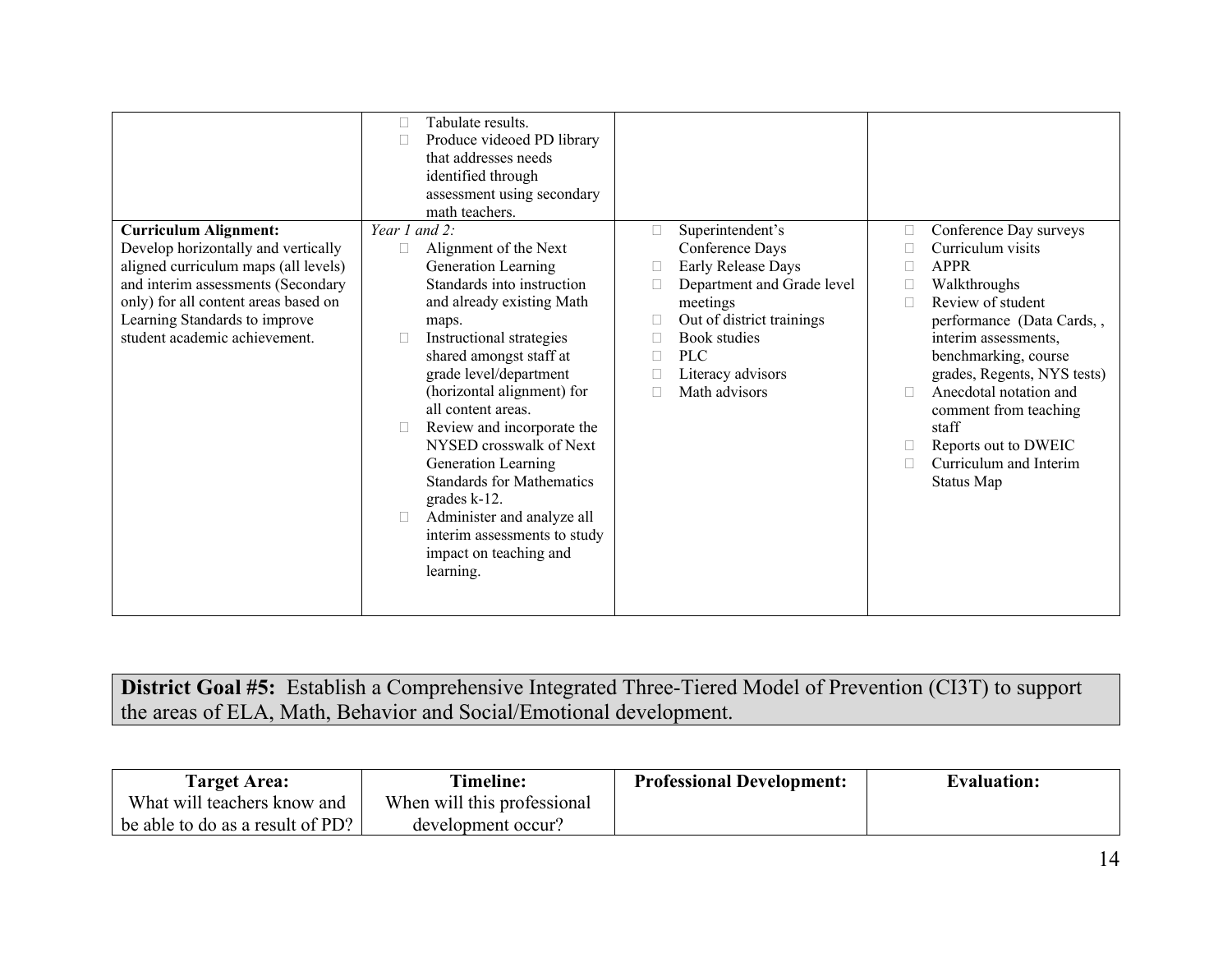|                                                                                                                                  |                                                                                                                                                                                                                                                                                                                                                                                                                                                                                                                                                                                                                                        | How will the district/building                                                                                                                                                              | How will we know the                                                                                                                                                                                                                                                |
|----------------------------------------------------------------------------------------------------------------------------------|----------------------------------------------------------------------------------------------------------------------------------------------------------------------------------------------------------------------------------------------------------------------------------------------------------------------------------------------------------------------------------------------------------------------------------------------------------------------------------------------------------------------------------------------------------------------------------------------------------------------------------------|---------------------------------------------------------------------------------------------------------------------------------------------------------------------------------------------|---------------------------------------------------------------------------------------------------------------------------------------------------------------------------------------------------------------------------------------------------------------------|
|                                                                                                                                  |                                                                                                                                                                                                                                                                                                                                                                                                                                                                                                                                                                                                                                        | address the professional                                                                                                                                                                    | professional development is                                                                                                                                                                                                                                         |
|                                                                                                                                  |                                                                                                                                                                                                                                                                                                                                                                                                                                                                                                                                                                                                                                        | development needs?                                                                                                                                                                          | effective?                                                                                                                                                                                                                                                          |
| <b>CI3T ELA:</b><br>Teachers will implement the<br>research validated programming<br>identified on the CI3T Pathways for<br>ELA. | Year1 and 2:<br>Maintenance of system as it<br>$\Box$<br>exists<br>Adjustments made to action<br>$\Box$<br>plan as per National<br><b>Systems Test</b><br>Focus on strengthening Tier<br>$\Box$                                                                                                                                                                                                                                                                                                                                                                                                                                        | Superintendent's<br>$\Box$<br>Conference Days<br>Early Release Days<br>$\Box$<br>Department and Grade level<br>$\Box$<br>meetings<br>Consultant coaching<br>□<br>Program trainers<br>$\Box$ | Curriculum visits<br>$\Box$<br><b>Intervention Look Fors</b><br>$\Box$<br>$\Box$<br>Anecdotal notation and<br>comment from teaching<br>staff<br>In Program data review<br>$\Box$<br>Benchmarking review and<br>$\Box$<br><b>PM</b><br><b>Systems Test Data</b><br>□ |
| <b>CI3T Behavior:</b><br>Complete the creation and planning<br>of the three-tiered model of<br>prevention for behavior.          | See Goal #2                                                                                                                                                                                                                                                                                                                                                                                                                                                                                                                                                                                                                            | See Goal #2                                                                                                                                                                                 | See Goal #2                                                                                                                                                                                                                                                         |
| <b>Ci3T Mathematics:</b><br>Complete the creation and planning<br>of the three-tiered model of<br>prevention for Mathematics.    | Year $1$ :<br>Fall 2020 roll out of<br>$\Box$<br>pathway and filtration<br>system to entire district.<br>Administration of Tier 2 and<br>П<br>3 programming<br>П<br>Note: Future PD Plans should<br>include<br>Continued implementation<br>$\Box$<br>of programming.<br>Continued use of<br>П<br>Intervention Look Fors to<br>ensure fidelity.<br>Monthly data team meetings<br>$\Box$<br>to review intervention<br>progress monitoring (and<br>universal screening results<br>when applicable) that follow<br>the data team protocol.<br>At the end of each school<br>$\Box$<br>year a test with the use of<br>our data to inform the | Superintendent's<br>$\Box$<br>Conference Days<br>Early Release Days<br>$\Box$<br>Department and Grade level<br>□<br>meetings<br>Consultant coaching<br>$\Box$<br>$\Box$<br>Program trainers | Curriculum visits<br>$\Box$<br><b>Implementation Look Fors</b><br>$\Box$<br>Anecdotal notation and<br>П<br>comment from teaching<br>staff<br><b>Intervention Progress</b><br>$\Box$<br>Monitoring<br>Universal Screening Data<br>$\Box$                             |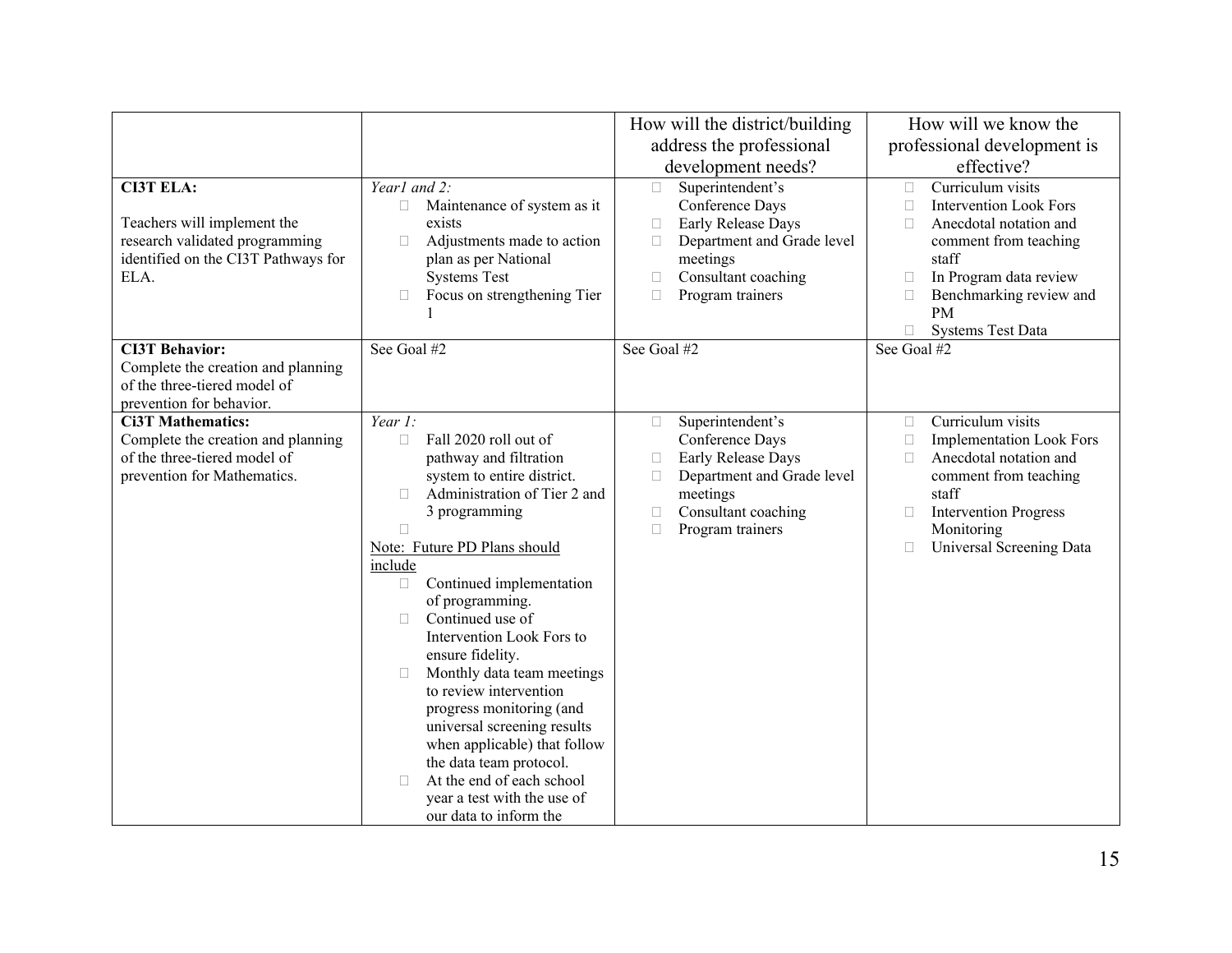| district of system<br>effectiveness. |  |
|--------------------------------------|--|
|                                      |  |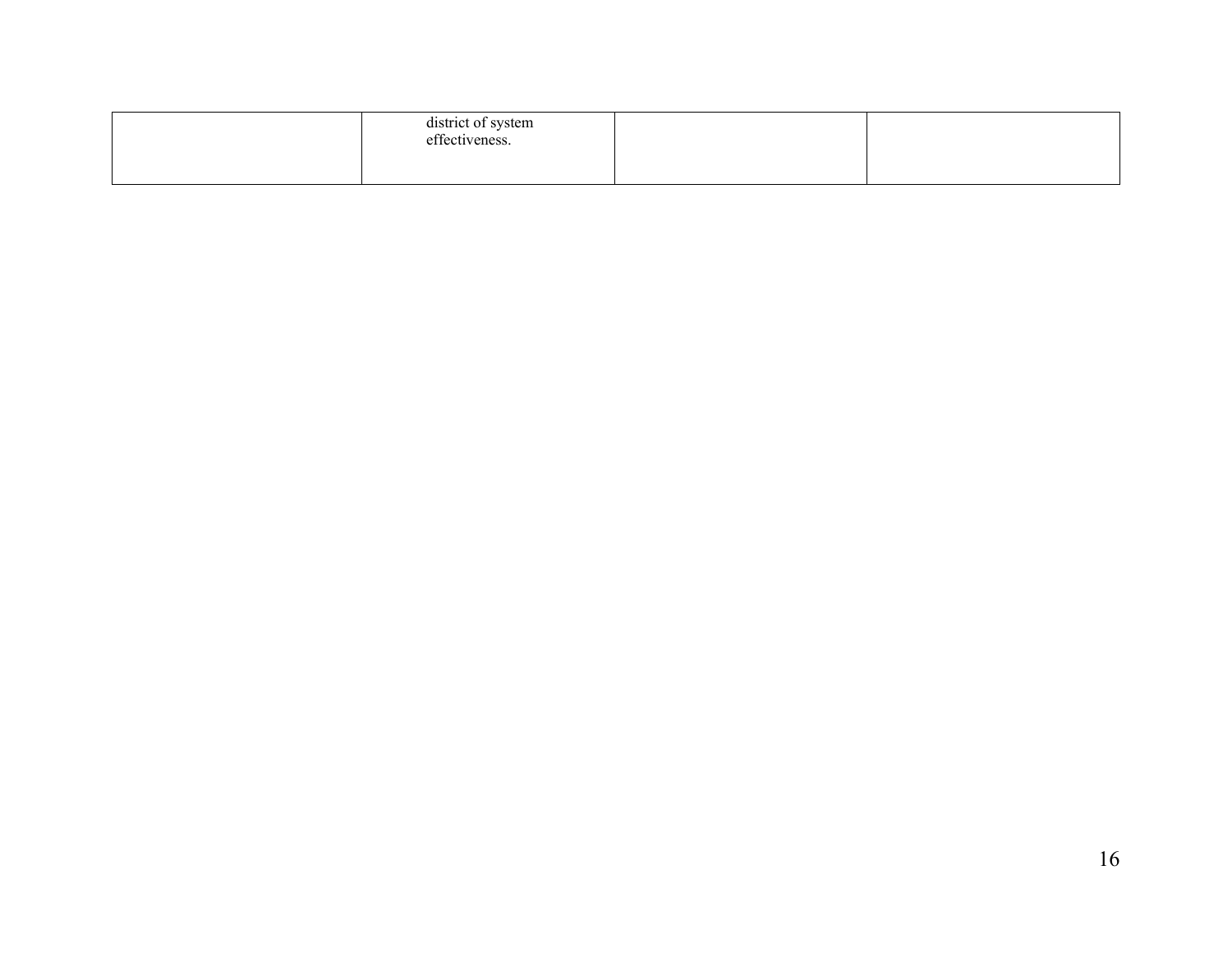## **Plattsburgh City School District Peer Assistance and Review/Consultant Teacher Program**

The Plattsburgh City School District Superintendent and the Board of Education, and The Pattsburgh Teachers' Association (NYSUT) The Plattsburgh Administrative Council (SAANYS) The North Country Teacher Resource Center (NCTRC) SUNY Plattsburgh Teacher Education Program (Dr. David Hill)

This Peer Assistance and Review program has been developed with this assistance of the AFT-NYSUT IF grant. First the PARTS group (Peer Assistance and Review Teaching Standards) has and will continue to identify, draft, review and revise teaching standards. The second group is the CTES group (Comprehensive Teacher Evaluation System) which will develop a comprehensive teacher evaluation system based on the standards. In addition to teaching standards this evaluation system will include some position of the evaluation that will focus on student growth.

Subject to Education Law, Commissioner's Regulations and collective bargaining agreements, the PAR-Plus program will be operated by a PAR Panel as described in this document.

#### **Purposes**

PAR's primary purpose is to provide an effective mentoring and evaluation process for all new teachers and, over time, for experienced teachers who are experiencing serious difficulties in their teaching. However, PAR also can advance a broad range of additional purposes. The model developed by our Plattsburgh team is designed with the following current and long term purposes in mind:

- □ To foster collaboration among professional educators in order to improve teaching and learning;
- $\Box$  To ensure quality instruction that will maximize achievement for all students;
- $\Box$  To professionalize teaching by ensuring sound tenure decisions;
- $\Box$  To increase professional assistance for teachers at all levels throughout their career;
- $\Box$  To improve induction support for new teachers and thus increase retention;
- $\Box$  To identify experienced teachers who do not meet district standards and provide them with peer assistance and a review;
- $\Box$  To provide a path to continued employment for teachers on PAR who succeed in meeting the district's instructional standards, as well as, a path to possible non-renewal or dimsissal for teachers who did not meet the standards.

Together, these purposes will enhance students' learning experiences, elevate their achievement, improve teachers' professional successes and satifcation, and augment respect for the public schools.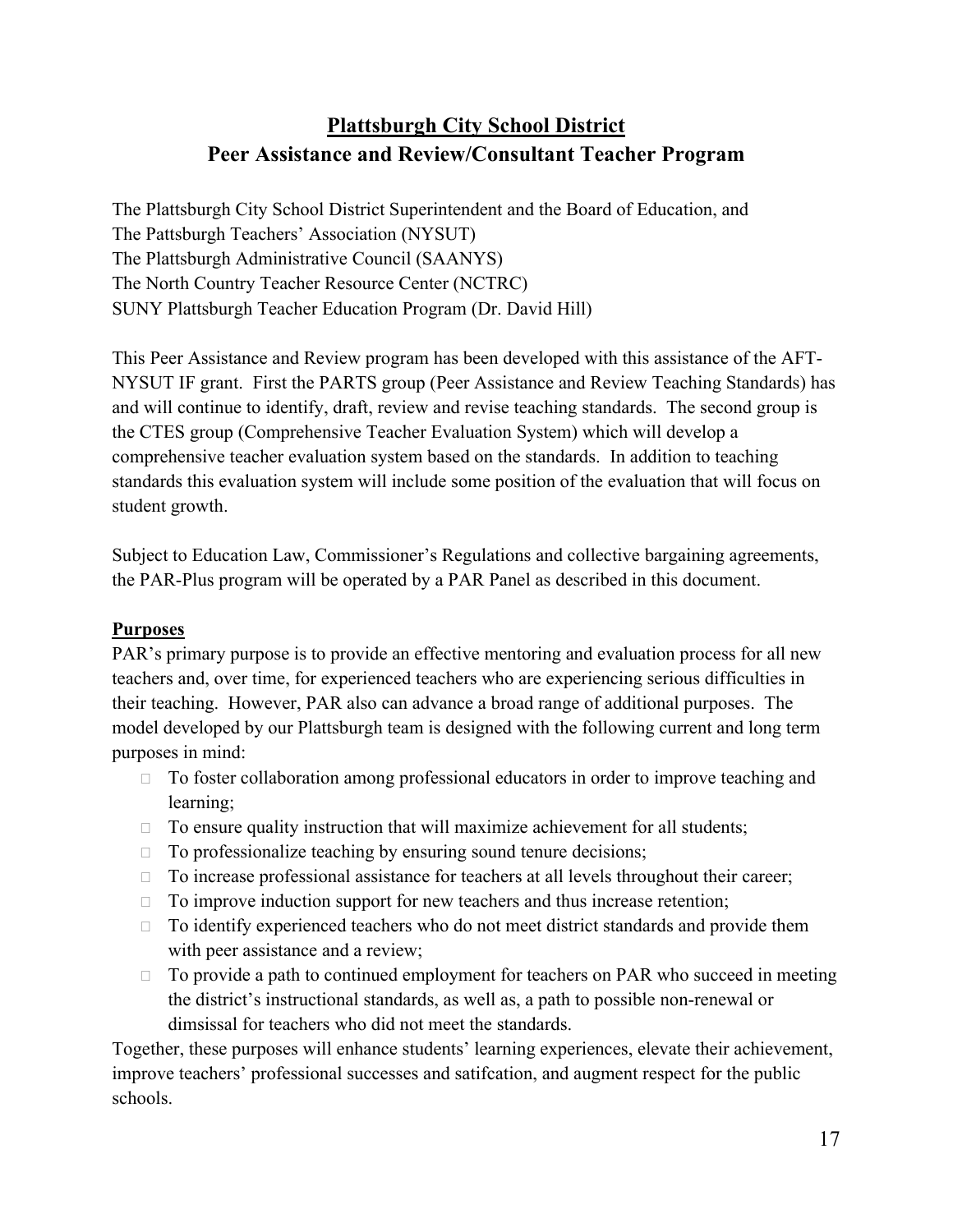#### **Teachers Served by PAR**

The Innovation Initiative PAR model is designed to serve two, and in some cases three, sub groups of teachers:

- 1. **New teachers or Novice Program –** All beginning teachers will be served by the PAR Novice Program. The support provided by PAR is essential for the starting of their career, especially those who are entering the classroom after completing a fast-track alternative preparation program. Even when new teachers have taught in another district, they can benefit from the support of a PAR CT to help them learn about the local community, students and curriculum. Ideally, the district will have sufficient funds to support all newly appointed teachers.
- **2. Experienced teachers who are evaluated as "ineffective" or "developing" (recommneded for implementation when resources are avaliable and the Novice program is fully developed)** – Experienced teachers who are not meeting the district's standards, despite years of teaching, may be referred to the PAR Intervention program by their evaluator. With the recent adoption of 3021C, a dsitrict may consider using this process with teachers who are designated as "developing" or "ineffective" as an option in their TIP program with approval from the PAR panel. Through PAR, teachers on intervention receive intense support from a CT, who conducts formal evlaution and conveys assessment about the teachers' progress to the PAR Panel; The Panel then decides whether the teacher has been successful in meeting the district's standards. If the Panel decides that the teacher has not made sufficient progress, it reports that assessment to the Superintendent, who may recommend that the teacher be dismissed.
- **3. Experienced teachers who request help (resource dependent)** At certain times during their career, experienced teachers who have otherwise been successful may experience serious trouble and need the concerted help of a highly effective teacher. For example, they may have changed teaching assignments, begun to work with a new population of student, or encountered personal difficulties that make their work especially challenging. These teachers may have the opportunity to receive confidential help through the district's Voluntary PAR program.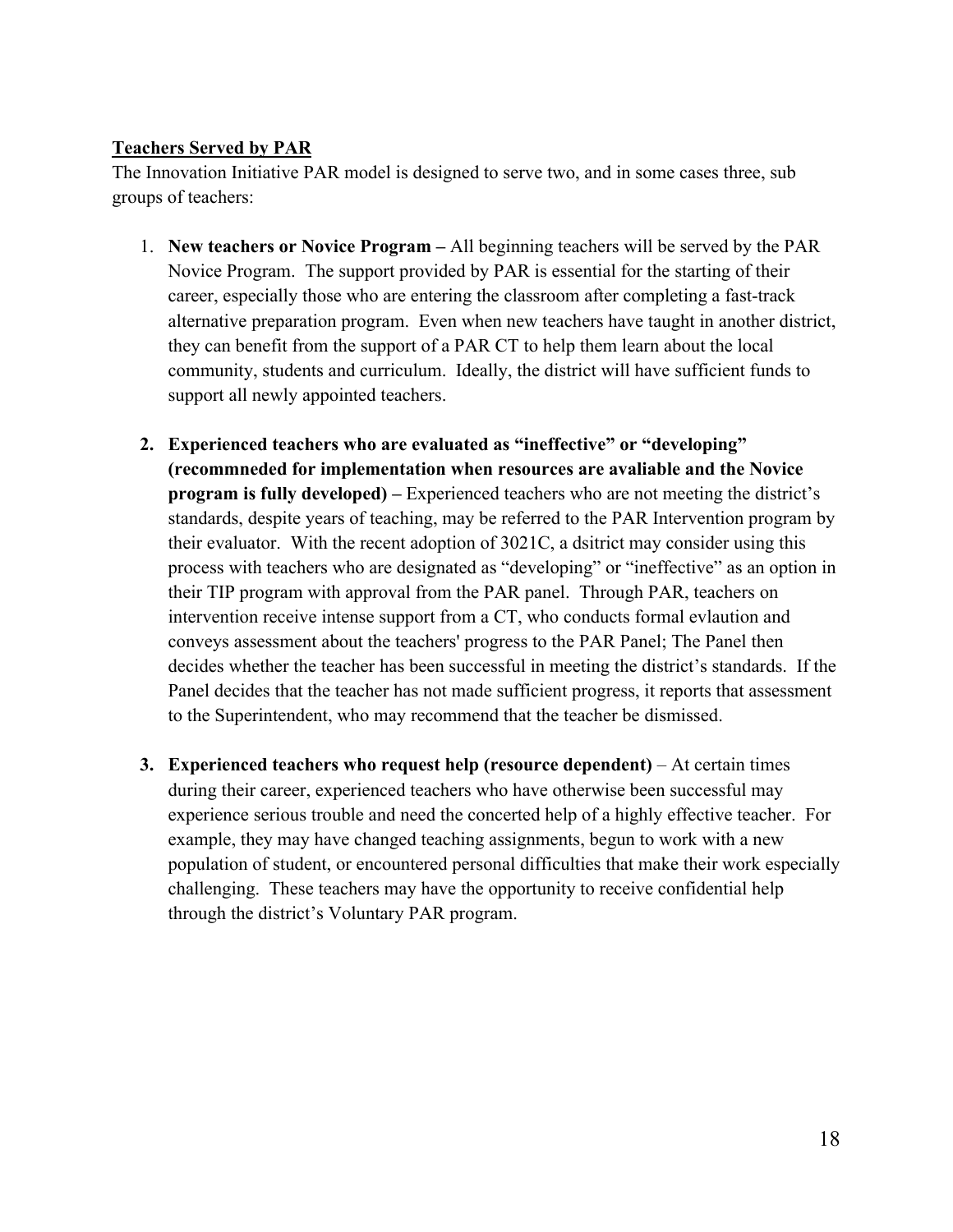#### **Consultant Information for NYSED**

Dr. Lori Elliott – *Staff Development for Educators, Inc.* – PO Box 577 – Peterborough, NH 03458

- Purpose:
	- o All staff consultant coaching focused on the instruction of writing
	- o Elementary staff training and implementation of Writer's Workshop
	- o Secondary embedding writing strategies across the content areas

Wayne Callender – *Partners for Learning, Inc.* - 2971 North Mumbarto Ave. Boise, ID 83713

- Purpose:
	- o Receive training in a Systems Approach to RTI
	- o Implement a K-12 systems wide approach inclusive of:
		- Universal screening and placement of students according to instructional or behavioral need.
		- Use differentiated instruction to meet the needs of instructional groups
		- Use research validated interventions
		- Conduct frequent progress monitoring
		- **Provide ongoing PD to support this system wide structure**
		- Use data to evaluate the effectiveness of system

*Champlain Valley Educational Services (BOCES) Instructional Services Center*– 1585 Military Turnpike Ext. – Plattsburgh, NY 12901

- Purpose: Use of a number of facilitators and trainers to assist our district in implementing our PD plan. Our BOCES trains in a variety of areas – the offerings that pertain and support our district PD plan are utilized by our district to move us forward. The Instructional Services Center is committed to providing comprehensive, effective, and fiscally responsible professional development and educational support services to all component school districts. They assist schools in maximizing instructional time, increasing academic achievement and reducing high school drop-out rates by establishing school-wide positive behavioral systems.

*Regional Special Education Technical Assistance Support Centers* – 1585 Military Turnpike Ext. – Plattsburgh, NY 12901

Purpose: RSE-TASC will work in partnership with NYSED's Special Education Quality Assurance (SEQA) offices, and other NYSED supported initiatives to provide directed technical assistance and professional development to improve instructional practices and